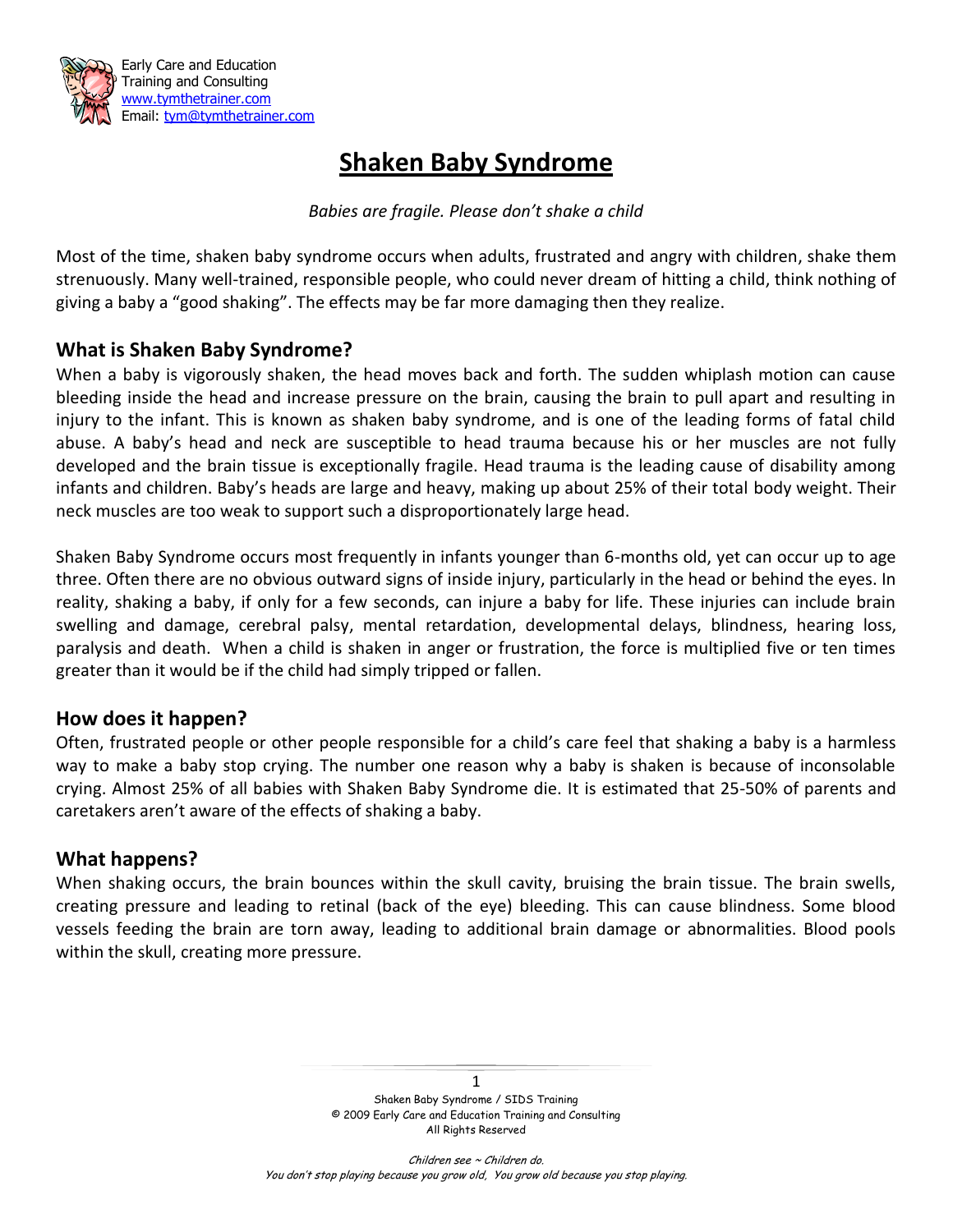

# **Immediate Consequences**

- $\bullet$ Breathing may stop
- Seizures
- Limp arms and legs
- Excessive drooling
- Heart may stop
- Death

#### **Long-Term Consequences**

- Learning disabilities  $\bullet$
- Physical disabilities  $\bullet$
- Visual disabilities
- Speech disabilities  $\bullet$
- **Seizures**
- Death

# **What can you do to prevent a tragedy?**

If you or someone else shakes a baby, whether accidentally or on purpose, call 911 or take the child to the emergency room immediately. Bleeding inside the brain can be treated. Immediate medical attention will save your baby many future problems and possible the baby's life.

# **Suggestions for caregivers**

- $\bullet$ Never throw or shake a baby
- Take the baby for a stroller ride
- Make sure the baby is fed, burped and dry
- Make sure clothing is not too tight
- Always provide support for the baby's head and neck
- Play music or sing to the baby
- Gently rock or walk the baby
- Give the baby a pacifier
- Lay the baby tummy down across your lap and rub or pat his back
- Ask another caregiver to "take over for a while"
- Offer a noisy toy or rattle
- Sit down, close your eyes and count to 20
- Don't pick the baby up until you feel calm
- Put the baby in a front carrier close to your body and breath slowly
- Hug and cuddle a baby gently  $\bullet$

*This information provided by the Child Abuse Prevention Center*

Shaken Baby Syndrome / SIDS Training © 2009 Early Care and Education Training and Consulting All Rights Reserved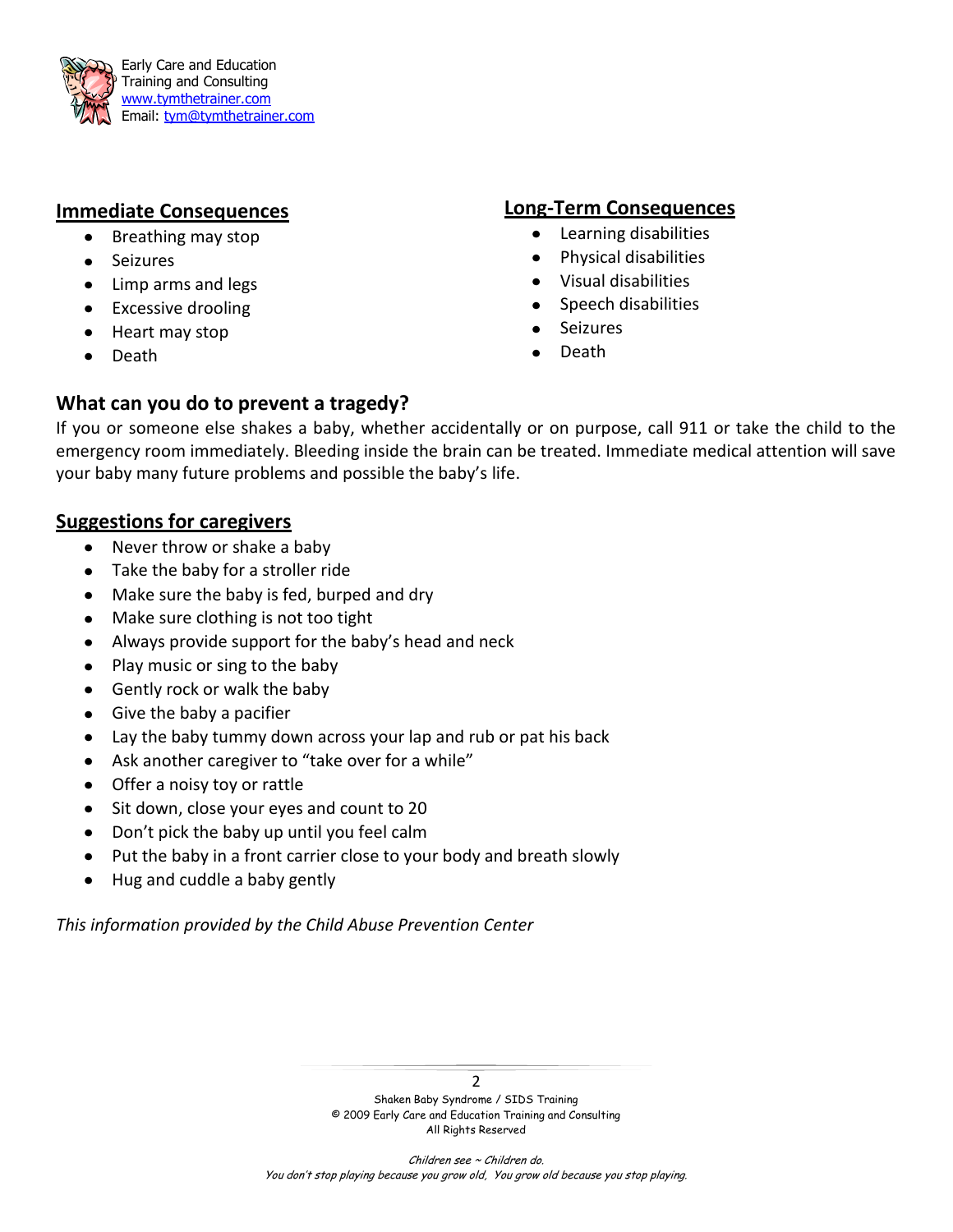

# **Sudden Infant Death Syndrome**

# **What is SIDS?**

Sudden Infant Death Syndrome (SIDS) is the diagnosis given for the sudden death of an infant, 1-month to 1 year of age, that remains unexplained after a complete investigation. The investigation includes an autopsy, examination of the death scene, a review of the child's symptoms or illness the infant had prior to the death and any other pertinent medical history. Because most cases of SIDS occur wherever the infant is sleeping in a crib, SIDS may also be known as crib death. The event may occur wherever the infant is sleeping, not necessarily in a crib.

SIDS can occur anytime between 1-month and 1-year of age, however 91% of the deaths occur before the age of 6-months, with the highest concentration between 2- and 4-months. There is an increased incidence in the winter months. It is more common with male children than female. SIDS happens suddenly and silently in a seemingly healthy infant. The death leaves many unanswered questions, causing intense grief for parents and families.

#### **SIDS is not:**

SIDS is not hereditary, contagious, caused by immunizations, choking, suffocation or apnea. It is not child abuse and not the reason for all unexpected infant deaths.

#### **What are the risk factors?**

- Mothers less than 20-years old at the time of her first pregnancy
- Late or no prenatal care
- Premature or low birth weight infant
- Mother smoked during pregnancy; this increases risk by 3 times
- Smoking in environment after birth; increases risk by 2 times
- Mother abused alcohol or drugs during pregnancy
- Infants who are placed to sleep on stomach

# **How can we reduce the risk of SIDS?**

- Place infants on their backs for sleep, including naptime; do not place infants on their stomach to sleep
- Place baby on a firm, tight-fitting mattress in a crib that meets current safety standards
- Do not place baby on a water bed, sofa, bean bag, soft mattress, foam padding or pillow to sleep
- Use no soft bedding, pillows, sheepskins, stuffed toys or other soft items in the crib
- Make sure the baby's head remains uncovered during sleep
- Avoid over-heating the baby; the temperature in the room should feel comfortable to an adult.
- Overdressing the baby should be avoided
- $\bullet$  Keep the baby in a smoke-free environment

3 Shaken Baby Syndrome / SIDS Training © 2009 Early Care and Education Training and Consulting All Rights Reserved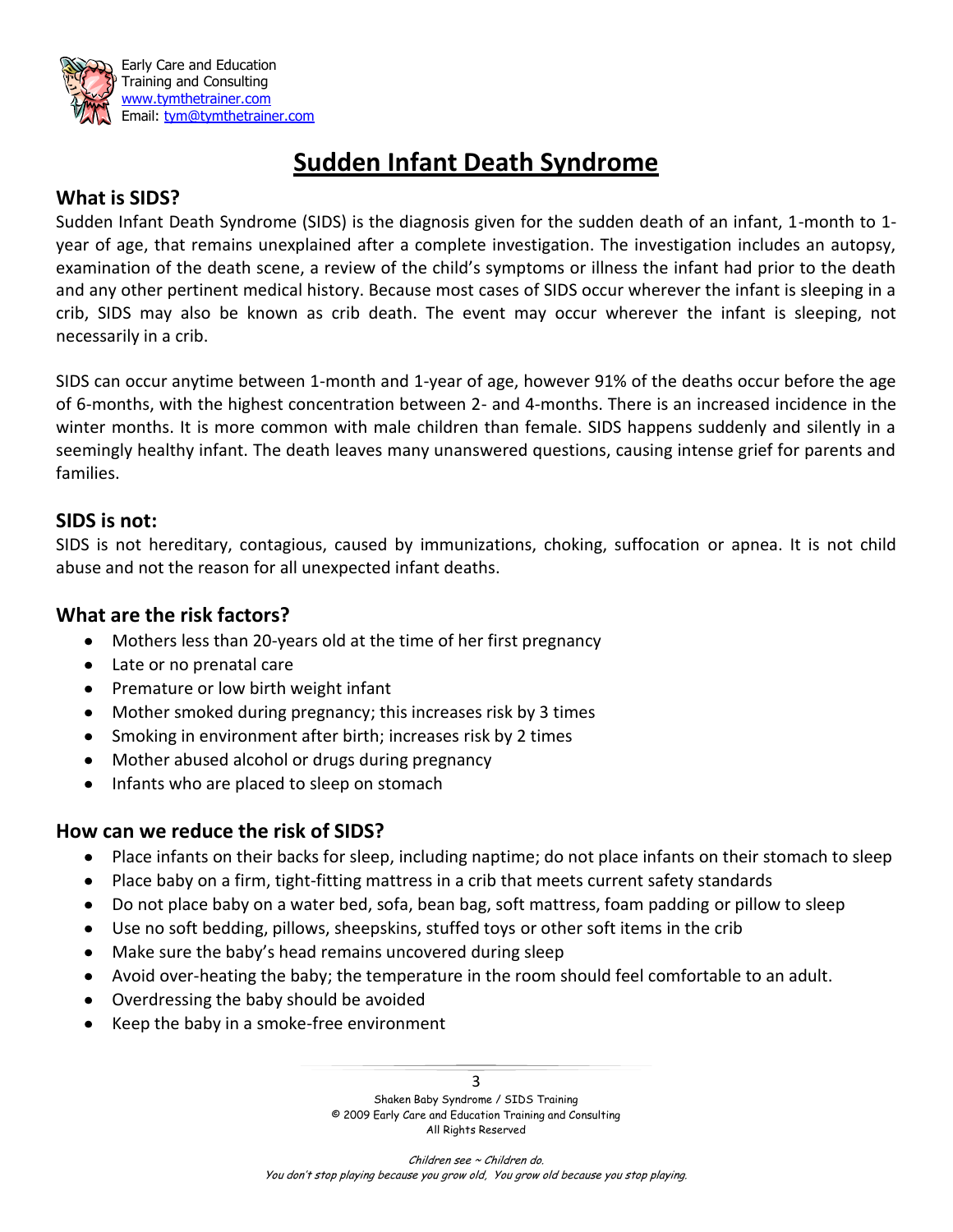

#### **What causes SIDS?**

The cause remains a medical mystery, but mounting evidence from research suggests that some SIDS babies are born with brain abnormalities that make them vulnerable to sudden death during infancy. Studies of victim's show many have an abnormality in the brain that is likely to be involved in controlling breathing and waking during sleep.

#### **Some things for caregivers to consider**

- If a parent of an infant is breast feeding, encourage them to provide bottled breast milk that is clearly labeled with the child's name for feeding while in care
- Check the infant sleeping environment frequently to assure sheets are tight-fitted and soft bedding or objects are not in the crib
- If you have a child in care with reflux, respiratory disease, or upper airway malformation, be sure to obtain information from the infant's doctor on the recommended sleeping position
- If a child in your care is not breathing or is unresponsive, call 911; begin CPR and immediately notify the child's parents
- If a child in your center dies, do not disturb the scene of death; do not remove anything, if possible

4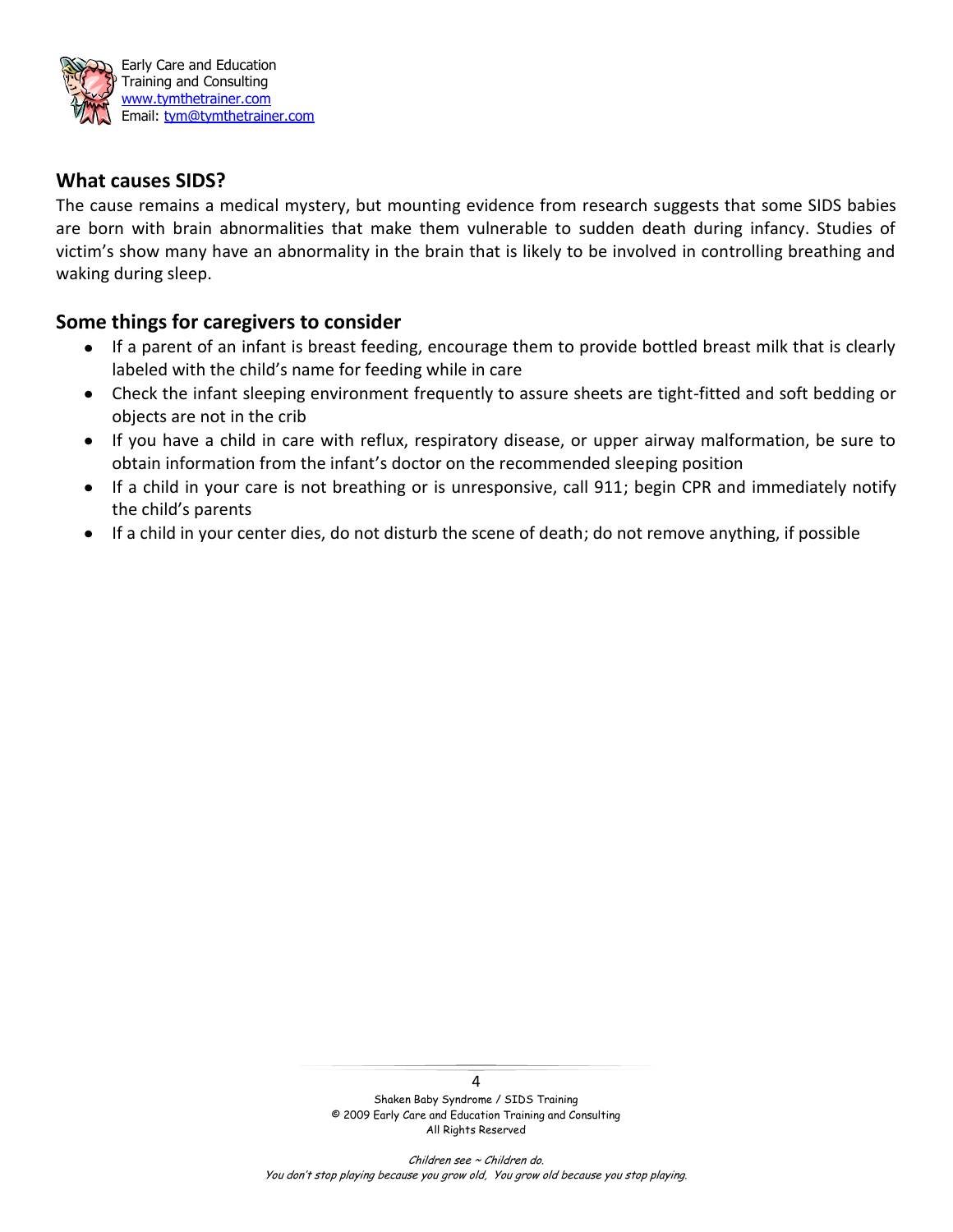

# **Infant Interactions**

# **Suggestions on positive and safe interactions for infants:**

#### **Be warm, loving, and responsive**

Children who receive warm and responsive care-giving, and are securely attached to their caregivers, cope with difficult times more easily when they are older. They are more curious, get along better with other children and perform better in school than children who are less securely attached.

Infants communicate their needs, preferences and moods to the adults who care for them by the sounds they make, the way they move, their facial expressions and the way they make or avoid eye contact. Children become securely attached when caregivers try to read these signals and respond with sensitivity. They begin to trust that when they smile, someone will smile back; that when they are upset, someone will comfort them; that when they are hungry, someone will feed them.

You might think that a newborn might get spoiled with all this attention, but studies show that newborns who are more quickly and warmly responded to when crying typically learn to cry much less and sleep more at night. A baby expresses distress by crying. When the caregiver responds with food, warmth or comfort, the baby tends to be calmed. The stress-response system in the brain is turned off and the infant's brain begins to create a network of brain cells that help the baby soothe himself.

#### **Talk, read and sing to the child**

Infants learn from "conversations", even when they cannot understand what you are saying. When babies hear the same words over and over again, the part of the brain that handles speech and language develop. The time used the change a diaper or feed an infant can be an opportunity to spend some individual time with that child, talking, singing and expanding on their own coos and gurgles.

Read picture books and stories to infants. By 6-months old, infants show excitement by widening their eyes and moving their arms and legs when looking at a book with pictures of babies and other similar objects.

#### **Establish Routines**

Daily routines associated with pleasurable feelings are reassuring for children. Repeated positive experiences provide for a sense of security. It helps a child learn what to expect from his environment and how to understand the world around them.

#### **Encourage safe exploration and play**

Play is an important learning experience. Look around the environment you are providing for infants. Make sure there are enough interesting things for them to look at - not too many, but that there are things for the

> 5 Shaken Baby Syndrome / SIDS Training © 2009 Early Care and Education Training and Consulting All Rights Reserved

Children see ~ Children do. You don't stop playing because you grow old, You grow old because you stop playing.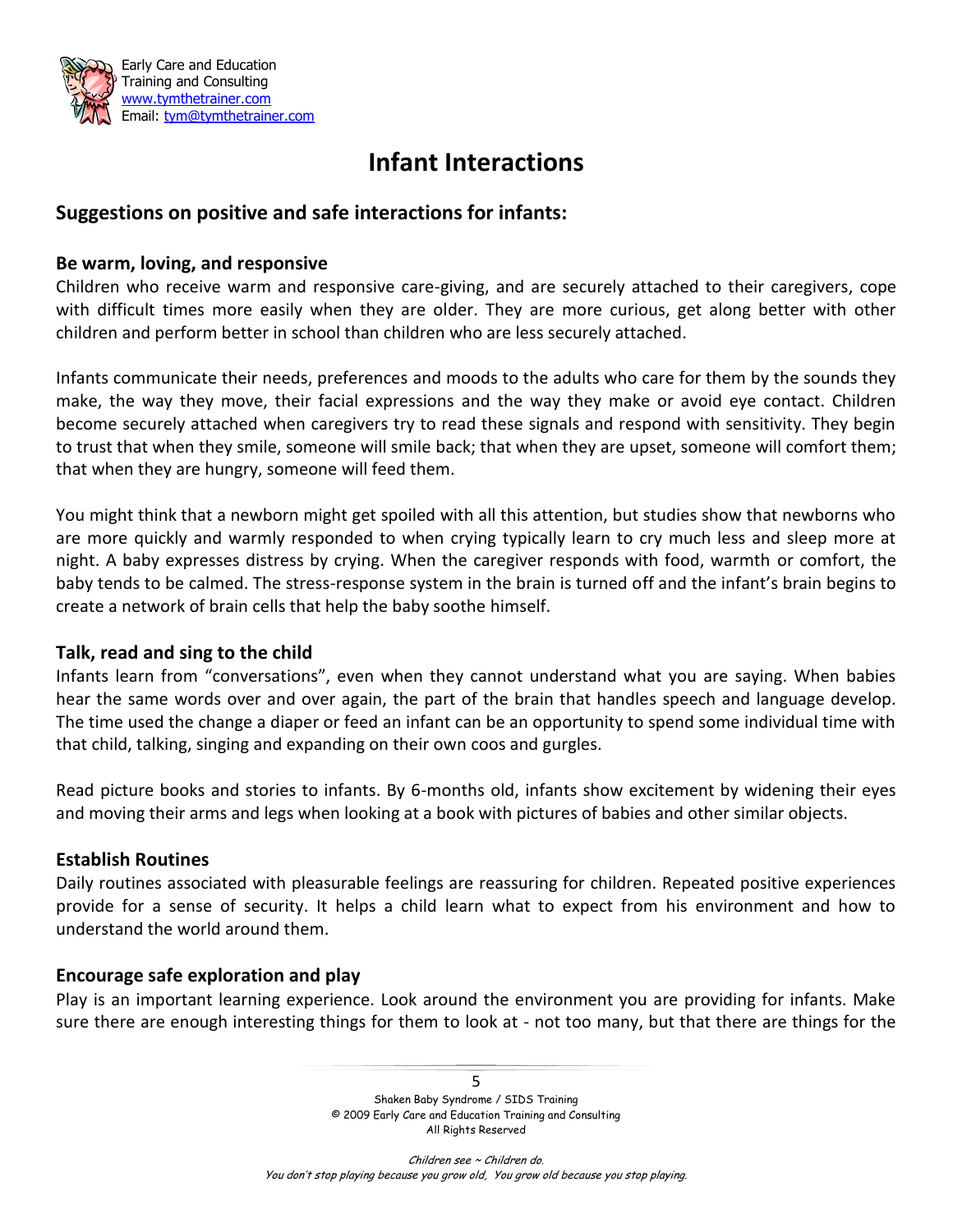

infant to focus on one at a time. Put the infant on the floor in safe areas that encourage them to move about. Keep containers that the infants can dump and fill. Adults should encourage exploration and then also be receptive when the child needs to return to them for security.

#### *By providing consistent and responsive care-giving, you can ensure that a child will have the best opportunity for healthy emotional and social development.*

*Every important caregiver has the potential to help shape a young child's future.*

# **Understanding Early Childhood Brain Development**

#### **Why should care-givers know about brain development?**

The brain is the part of the body that allows us to feel joy and despair, to respond to others in a loving or angry way, to use reason, or to simply react. These capabilities don't just magically appear; they result from the interplay between a child's heredity and the experiences they have during childhood.

At birth, the brain is unfinished. The parts of the brain that handle thinking and remembering, as well as emotional and social behavior, are underdeveloped. The fact that the brain matures in the world, rather than in the womb, means young children are deeply affected by their experiences. Their relationships with parents and other important care givers don't just influence their moods, but actually affect the way the children's brains become "wired". Researchers now confirm that the way infants are interacted with and experiences provided for them have a major impact on the child's emotional development, learning skills, and how they function later in life.

# **How does the brain form "connections"?**

At birth, the brain contains about 100 billion brain cells that are yet to be connected into functioning networks. By the time a child is three, the brain has formed about one thousand trillion connections between these brain cells. Some of these connections become permanent, while others disappear as the child grows. How does the brain know what connections to keep? Connections that are used repeatedly during the child's early years become the foundation for the brains organization and function throughout life. In contrast, a connection that is not used results in a lack of development or even the disappearance of these connections. For example, a child who is rarely spoken to or read to in the early years may have difficulty mastering language skills later on. By the same token, a child who is rarely played with may have difficulty with social adjustment as he or she grows.

> 6 Shaken Baby Syndrome / SIDS Training © 2009 Early Care and Education Training and Consulting All Rights Reserved

Children see ~ Children do. You don't stop playing because you grow old, You grow old because you stop playing.